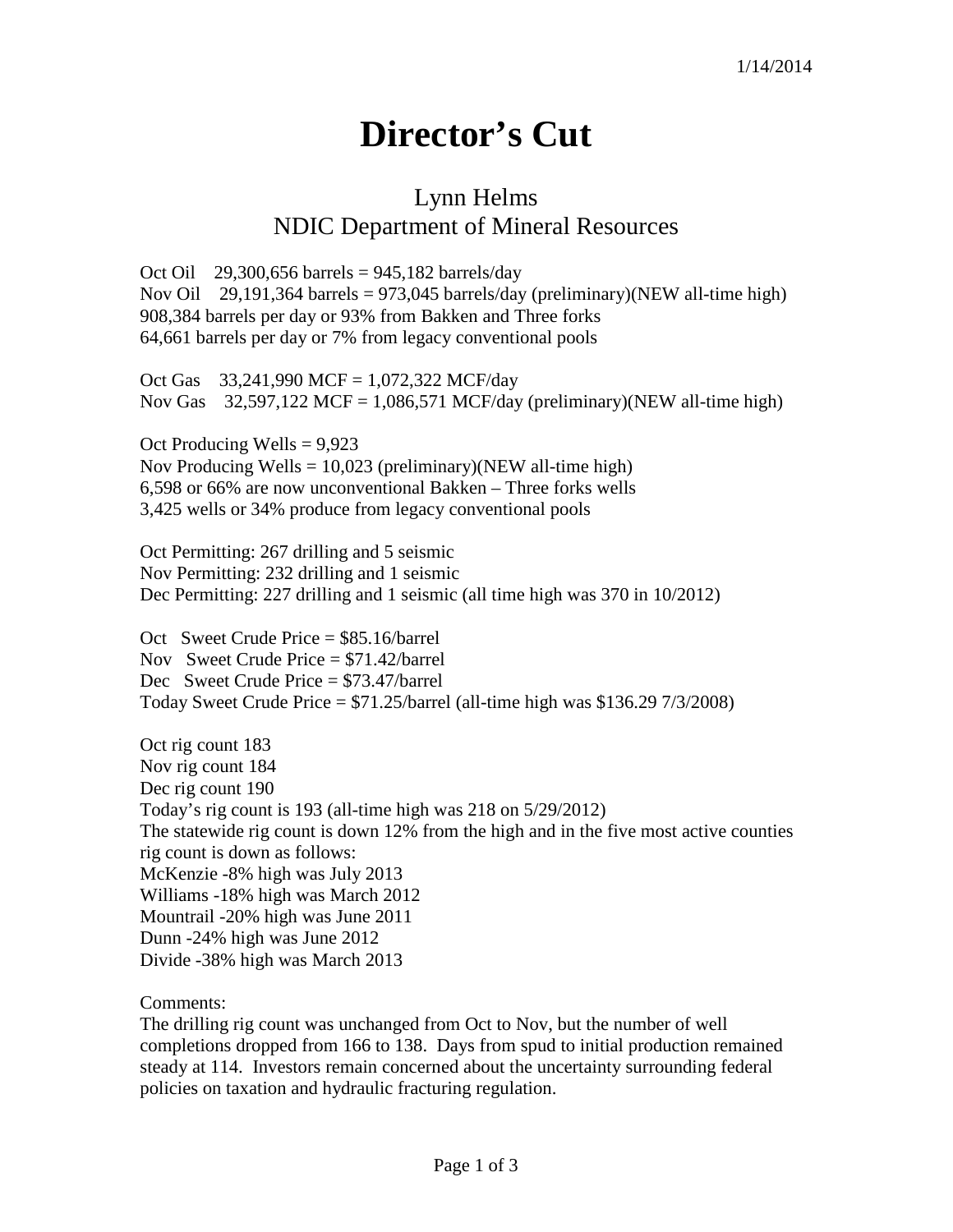More than 95% of drilling still targets the Bakken and Three Forks formations.

We estimate that at the end of Nov there were about 510 wells waiting on completion services, an increase of 50.

Crude oil take away capacity is expected remain adequate as long as rail deliveries to coastal refineries keep growing.

Rig count in the Williston basin is increasing slowly. Utilization rate for rigs capable of +20,000 feet remains about 90%, and for shallow well rigs (drill to 7,000 feet or less) about 60%.

Drilling permit activity was down in November and December as operators began winter operations. The NDIC goal is to maintain a sufficient permit inventory to accommodate multi-well pads through the end of load restrictions in 2014 as well as the time required to deal with federal hydraulic fracturing rules if required.

The number of rigs actively drilling on federal surface in the Dakota Prairie Grasslands is up from 0 to 2.

Activity on the Fort Berthold Reservation is as follows 22 drilling rigs (7 on fee lands and 15 on trust lands) 295,587 barrels of oil per day (111,814 from trust lands & 183,773 from fee lands) 1,099 active wells (728 on trust lands & 371 on fee lands) 118 wells waiting on completion 329 approved drilling permits (303 on trust lands & 26 on fee lands) 2,270 additional potential future wells (1,540 on trust lands & 730 on fee lands)

Seismic activity is steady with 4 surveys active/recording, 2 remediating, 1 suspended, and 1 permitted. There are now 4 buried arrays in North Dakota for monitoring and optimizing hydraulic fracturing.

North Dakota leasing activity is very low, consisting mostly of renewals and top leases in the Bakken - Three Forks area.

US natural gas storage is now 10% below the five-year average indicating gradually increasing prices in the foreseeable future. North Dakota shallow gas exploration may be economic at future gas prices.

The price of natural gas delivered to Northern Border at Watford City is up \$0.19 to \$3.86/MCF. This results in a current oil to gas price ratio of 19:1. The percentage of gas flared is up 2% to 30% largely due to the temporary shut-down of the Tioga gas plant on November 25th for expansion into the new plant that should begin operating in early February. The historical high was 36% in 09/2011.